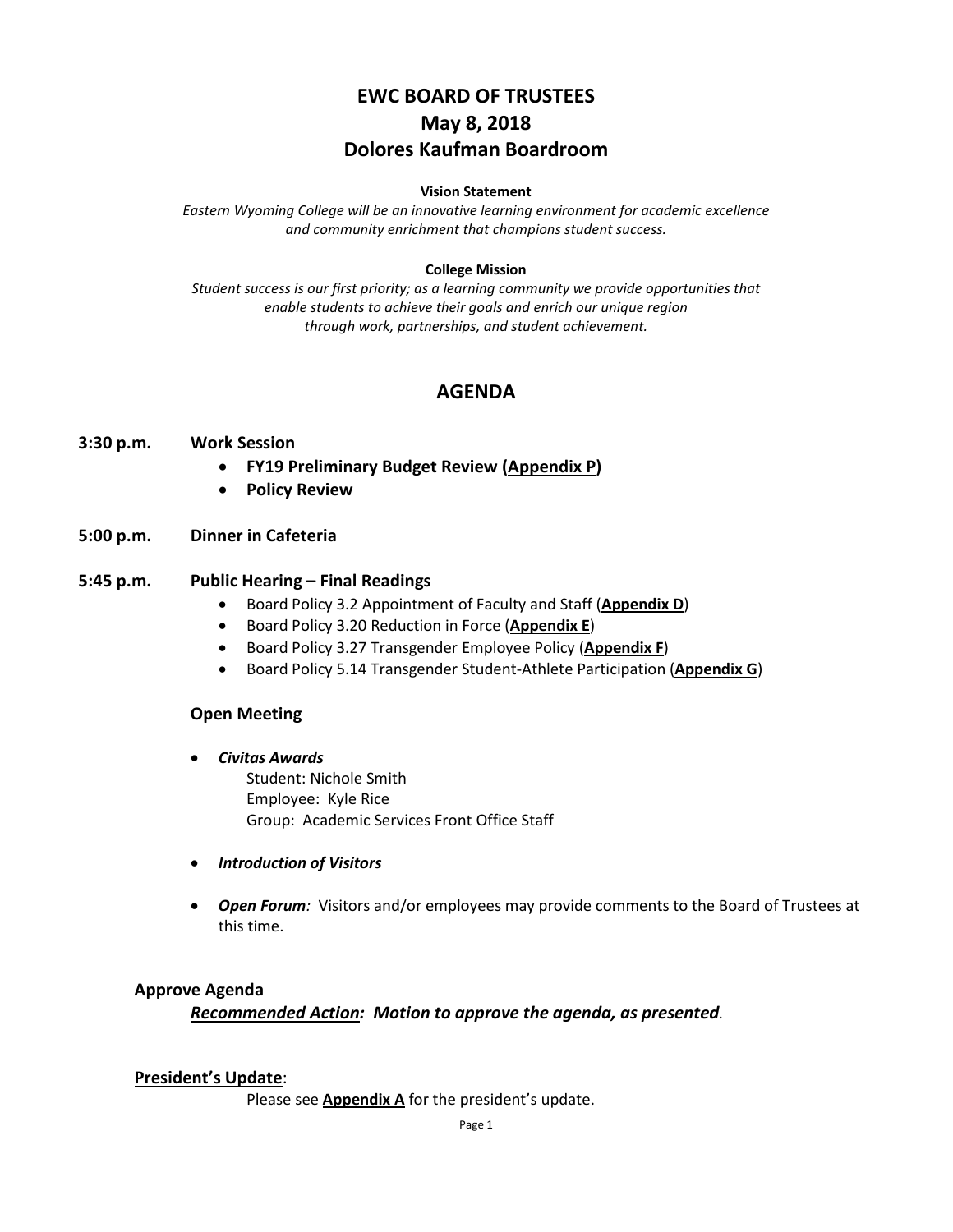#### **Approve Consent Agenda** – **Appendix B**

*Trustees, please contact Dr. Travers with any questions prior to the board meeting.*

• **Approve Minutes**: *Please see Appendix B1 for the minutes from the April 10, 2018 meeting and executive session.*

*Prepared by Holly Branham, Executive Assistant to the President/Board of Trustees* • **Approve Resignation of Brandy Horejs, GEAR UP Coordinator**: *Ms. Horejs has submitted her letter of resignation effective immediately.*

*Prepared by Mr. Ed Meyer, Director of Human Resources*

- **Approve Certification of Uncollectible Debts:** *Please see Appendix B4 for details relating to the annual Certification of Uncollectible Debts report. The information contained within this report is in accordance with Wyoming State Statute (16-4-502), as well as Wyoming Community College Commission Policy. Prepared by Ms. Karen Parriott, Business Office Director*
- **Approve Request for June Public Hearing on Final Budget for FY 2018***: Pursuant to W.S. 16-4-112, a public hearing will be held Thursday, June 29, 2018 on EWC's main campus in the Dolores Kaufman Boardroom, Room 274, of the Eastern Wyoming College Tebbet Classroom Building, for the purpose of soliciting public comments on proposed transfers of unexpended and unencumbered appropriations within the Current, Endowment, and Plant Funds for the fiscal year ending June 30, 2018. Please see Appendix B7 for details.*

*Prepared by Mr. Kwin Wilkes, Vice President for Administrative Services*

• **Approve Request to Schedule Public Hearing for Renewal of the One-Half Mill Levy for FY 2019 and FY 2020***: A notice of intent has been prepared and it is shown in Appendix B8, along with relevant state statutes. Approval of this assessment will be considered within the final FY-2019 College Budget that will be presented to the Board in July. A public hearing is scheduled for Thursday, June 29, 2018 in the Dolores Kaufman Boardroom.*

*Prepared by Mr. Kwin Wilkes, Vice President for Administrative Services*

• **Approve Amending Calendar for Academic Year 2018-2019**: *The Curriculum and Learning Council wishes to amend the calendar for academic year 2018-2019 in order to add in an advising day. Please see Appendix B9 for a copy of the calendar.*

*Submitted by Mr. Roger Humphrey, Vice President for Academic Services*

• **Approve Calendars for Academic Year 2020-2021**: *The 2020-2021 calendars are ready for approval by the Board of Trustees. Please see Appendix B11.*

*Submitted by Mr. Roger Humphrey, Vice President for Academic Services*

• **Approve Snell Services Bid for Vet Tech HVAC Upgrade:** *The College received two bids for the Veterinary Technology HVAC upgrade. One from Valley Plumbing in the amount of \$91,489 and the second from Snell Services for \$84,037 which includes the required 5% increase for Wyoming nonresident contractors. We recommend selecting the Snell Services bid.*

*Prepared by Mr. Kwin Wilkes, VP for Administrative Services and Mr. Keith Jarvis, Director of Physical Plant*

• **Ratify Appointment of Tim Moser to the position of Head Men's Basketball Coach/Fitness Center Director:** *The Trustees were polled electronically on April 20, 2018 and unanimously approved the appointment of Timothy R. Moser to the position of Head Men's Basketball Coach and Fitness Center Director. The College is now requesting ratification of that action.*

*Prepared by Mr. Ed Meyer, Director of Human Resources*

#### *Recommended Action: Motion to approve the consent agenda, as presented.*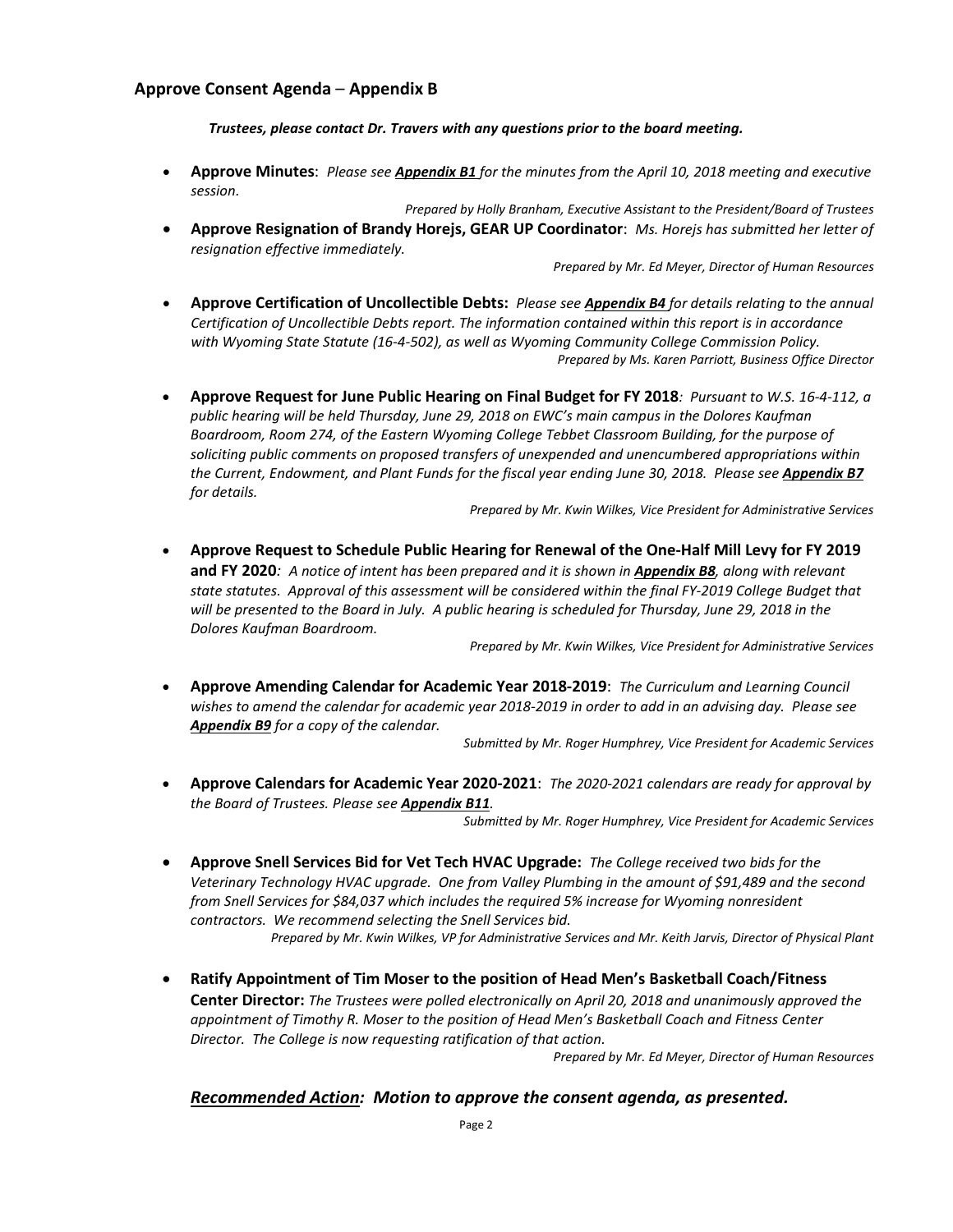# **Action Items**

### **Approve Financial Report**

Please see **Appendix C** for the written financial report.

*Prepared by Mr. Kwin Wilkes, Vice President for Administrative Services*

### *Recommended Action: Motion to approve the financial report, as presented.*

**Approve on Final Reading Board Policy 3.2 Appointment of Faculty and Staff**  Please see **Appendix D** for a copy of the Policy.

*Submitted by Dr. Lesley Travers, College President* 

*Recommended Action: Motion to approve on final reading the revisions to Board Policy 3.2 Appointment of Faculty and Staff, as presented*.

**Approve on Final Reading Revisions to Board Policy 3.20 Reduction in Force**  The revised Policy can be found in **Appendix E**. *Prepared by Holly Branham, Executive Assistant to the President/Board of Trustees*

*Recommended Action: Motion to approve on final reading the revisions to Board Policy 3.20 Reduction in Force, as presented.* 

**Approve on Final Reading New Board Policy 3.27 Transgender Employee Policy** 

Please see the details of a new policy regarding transgender employees in **Appendix F**.

*Prepared by Mr. Ed Meyer, Director of Human Resources*

*Recommended Action: Motion to approve on final reading new Board Policy 3.27 Transgender Employee Policy, as presented.* 

### **Approve on Final Reading New Board Policy 5.14 Transgender Student-Athlete Participation**

Dr. Travers is requesting the Board consider a new policy on Transgender Student- Athletes. The Policy can be found in **Appendix G**. *Prepared by Holly Branham, Executive Assistant to the President/Board of Trustees*

*Recommended Action: Motion to approve on final reading new Board Policy 5.14 Transgender Student-Athlete Participation, as presented.*

### **Approve Reappointment of Kwin Wilkes, Vice President for Administrative Services**

Per Board Policy 3.2 and 3.22 and the results from the completed six-month performance evaluation, President Travers recommends the Board of Trustees reappoint the Vice President for Administrative Services, Kwin Wilkes, for fiscal year 2019.

*Prepared by Mr. Ed Meyer, Director of Human Resources*

*Recommended Action: Motion to approve the reappointment of Vice President Kwin Wilkes for fiscal year 2019, as presented.*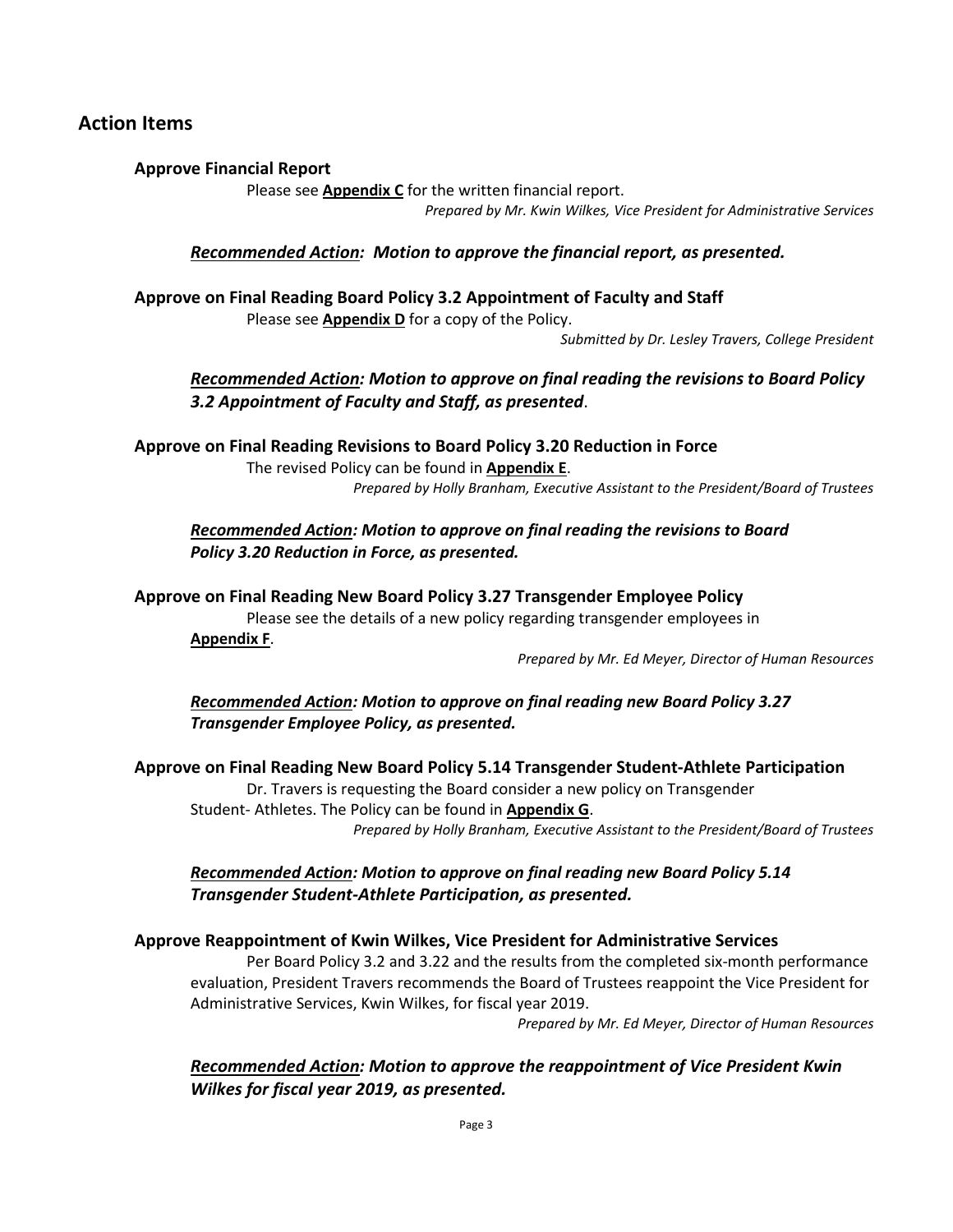### **Approve Appointment of Dr. Donald Appiarius to the Position of VP for Student Services**

Per Board Policy 3.2, the Selection Committee recommends and Dr Travers concurs, the Board of Trustees approve the appointment of Donald Appiarius to the position of Vice President for Student Services for fiscal year 2019. Dr. Appiarius will begin his tenure at EWC on July 1, 2018.

*Prepared by Mr. Ed Meyer, Director of Human Resources*

# *Recommended Action: Motion to approve the appointment of Dr. Donald Appiarius to serve as the Vice President for Student Services for fiscal year 2019, as presented.*

### **Approve the Appointment of Heidi Edmunds to the Position of Dean of Instruction**

Per Board Policy 2.9 approved last month, Dr. Travers and Mr. Humphrey recommend the appointment of Heidi Edmunds as Dean of Instruction for the 2018-2019 academic year. This appointment begins July 1, 2019.

*Prepared by Holly Branham, Executive Assistant to the President/Board of Trustees*

# *Recommended Action: Motion to approve the appointment of Heidi Edmunds to the position of Dean of Instruction for the 2018-2019 academic year, as presented.*

### **Approve Creation of Gunsmithing Instructor Position and Appointment of Gunsmithing Instructor**

A recommendation for the gunsmithing instructor position will be hand-carried to the board meeting.

# *Recommended Action: Motion to approve the creation of a gunsmithing instructor position and the appointment of a gunsmithing instructor, as presented.*

### **Approve the Fiscal Year 2019 Preliminary College Budget**

Please see **Appendix O** for the Preliminary Budget for FY 19. *Prepared by Mr. Kwin Wilkes, Vice President for Administrative Services*

# *Recommended Action: Motion to approve the fiscal year 2019 Preliminary College Budget, as presented*.

# **Information Items**

### **Human Resources Update**:

Please see **Appendix H** for the HR update.

*Prepared by Mr. Edward Meyer, Director of Human Resources*

### **College Relations Update**:

Please see **Appendix I** for the College Relations update.

*Prepared by Ms. Tami Afdahl, Director of College Relations*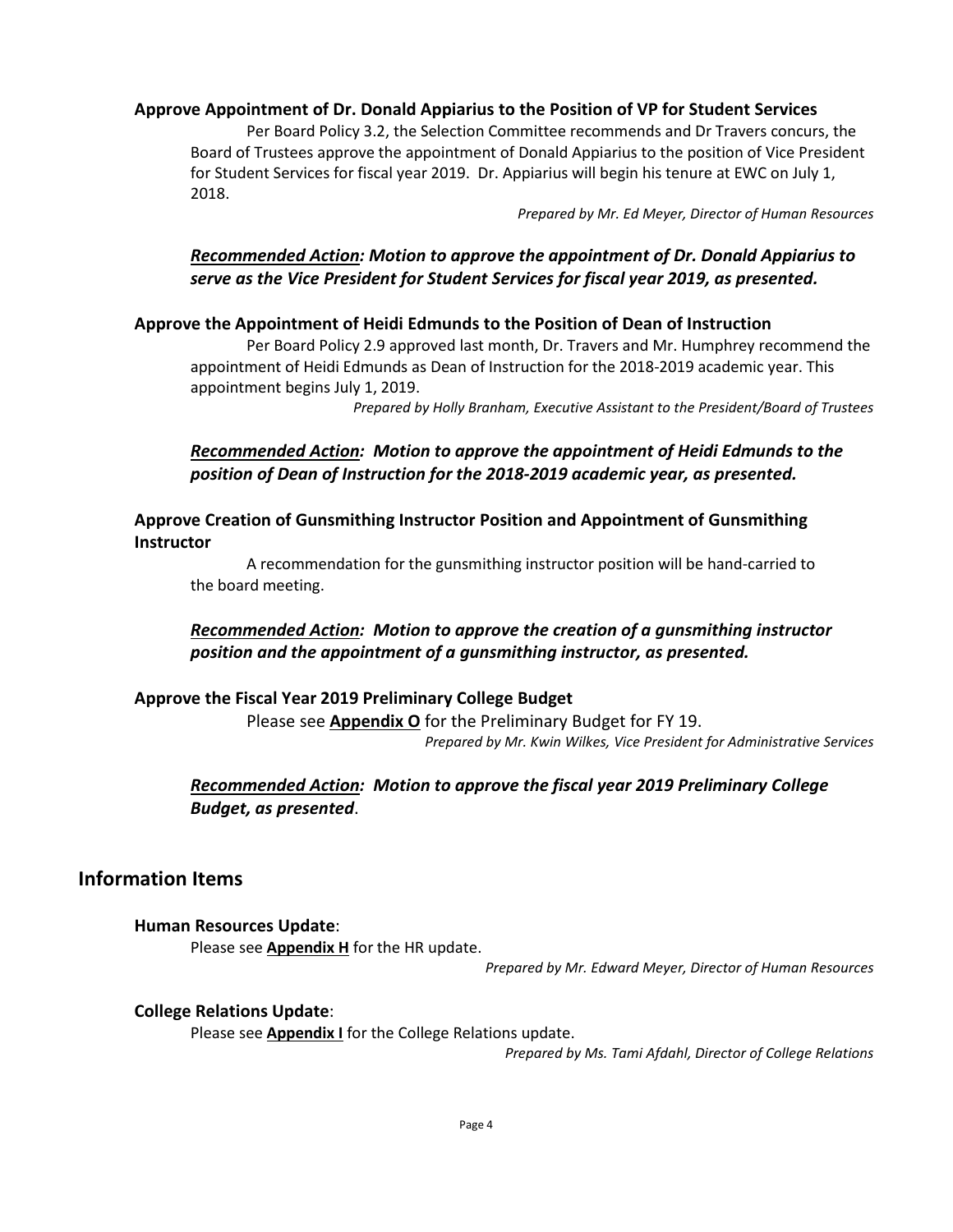### **Construction Projects and Major Maintenance Update**:

Please see **Appendix J** for current construction projects and major maintenance projects.

*Prepared by Mr. Kwin Wilkes, Vice President for Administrative Services and Mr. Keith Jarvis, Director of Physical Plant*

#### **Douglas Campus Update**:

Please see **Appendix K** for the Douglas Campus update. *Prepared by Ms. Margaret Farley, Associate Vice President for Converse County*

#### **Institutional Development Update**:

An update will be provided at the meeting. *Prepared by Mr. John Hansen, Director of Institutional Development*

#### **Staff Alliance Update**:

In light of recent budget cuts that the college will again be absorbing, the Staff Alliance would like to volunteer a 25% cut to our college-sponsored budget for fiscal year 2019. We recognize that this is a pittance measured against the overall reduction in budget, but in light of the president's recent call to trim budgets wherever possible, we wanted to make a symbolic contribution as a group, however meager.

Please see **Appendix L** for the Staff Alliance Spotlight.

*Prepared by Mr. Court Merrigan, Staff Alliance President*

#### **Student Services Update**:

Please see **Appendix M** for the Student Services update.

*Prepared by Dr. Rex Cogdill, Vice President for Student Services*

#### **Academic Services Update:**

Please see **Appendix N** for the Academic Services update.

*Mr. Roger Humphrey, Vice President for Academic Services*

o **Wyoming Community Colleges Annual Performance Report: Performance Indicators 2016-2017**: Please see **Appendix O** for details.

*Mr. Roger Humphrey, Vice President for Academic Services*

### **Faculty Senate Update**:

An update will be provided at the meeting.

*Presented by Faculty Senate President*

### **Trustee Topics**

• **Policy Committee Update –** Trustees Fisher, Bartmann, and Baumgartner

### **Executive Session – Personnel**

*Recommended Action: Motion to approve adjourning to executive session to discuss personnel.*

### **Adjournment**